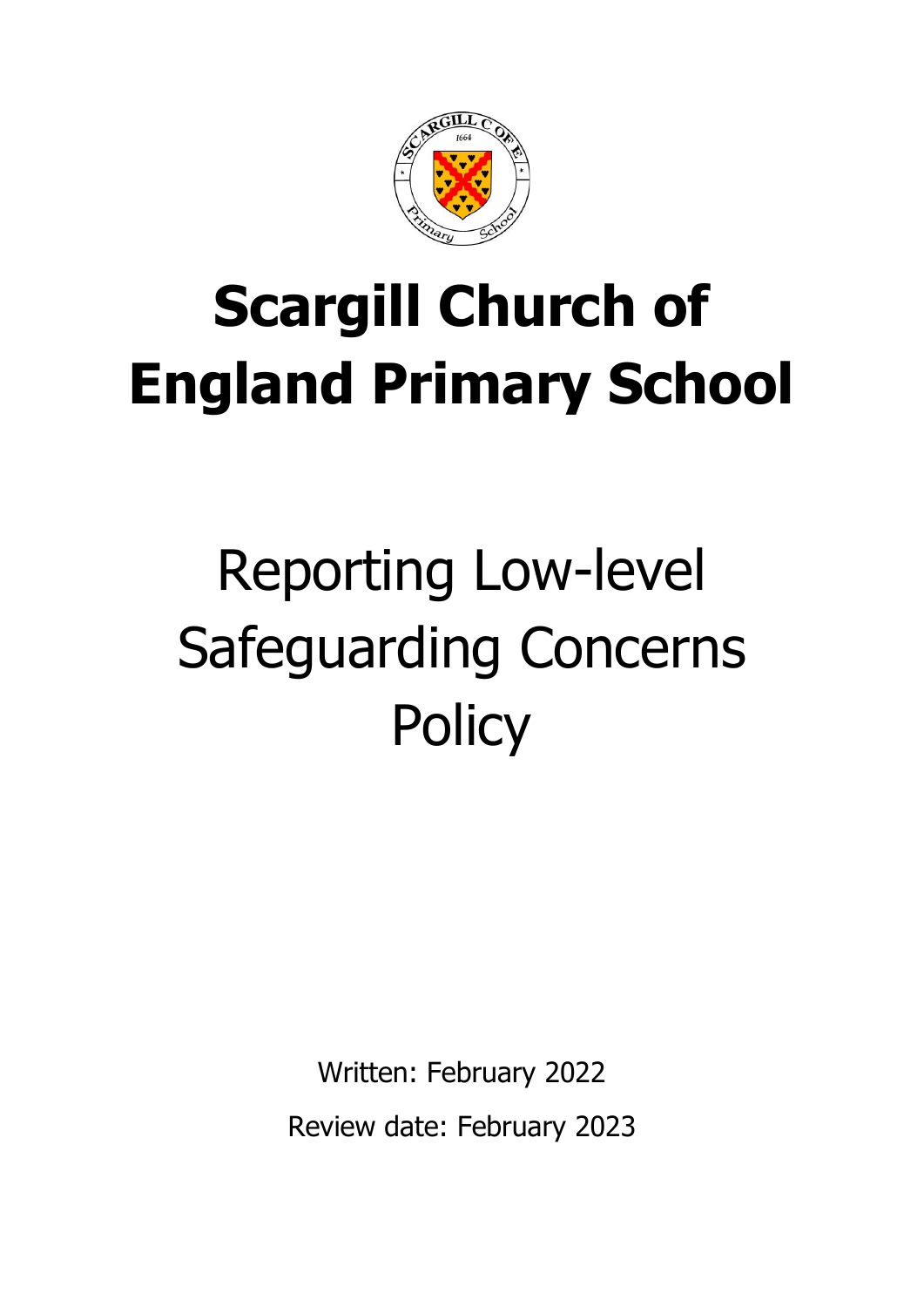# **Contents:**

#### [Statement of intent](#page-2-0)

- 1. Legal framework
- 2[.Definitions](#page-3-1)
- 3[.Roles and responsibilities](#page-3-2)

- 4. [Prevention amongst staff](#page-5-0)
- 5. [Reporting concerns](#page-6-0)
- 6. [Self-reporting](#page-7-0)
- 7. [Evaluating concerns](#page-7-1)
- 8. [Acting on concerns](#page-8-0)
- 9. [Record keeping](#page-10-0)
- 10. [Monitoring and review](#page-11-0)

## **Appendices**

A. [Low-level Concern Reporting Form](#page-12-0)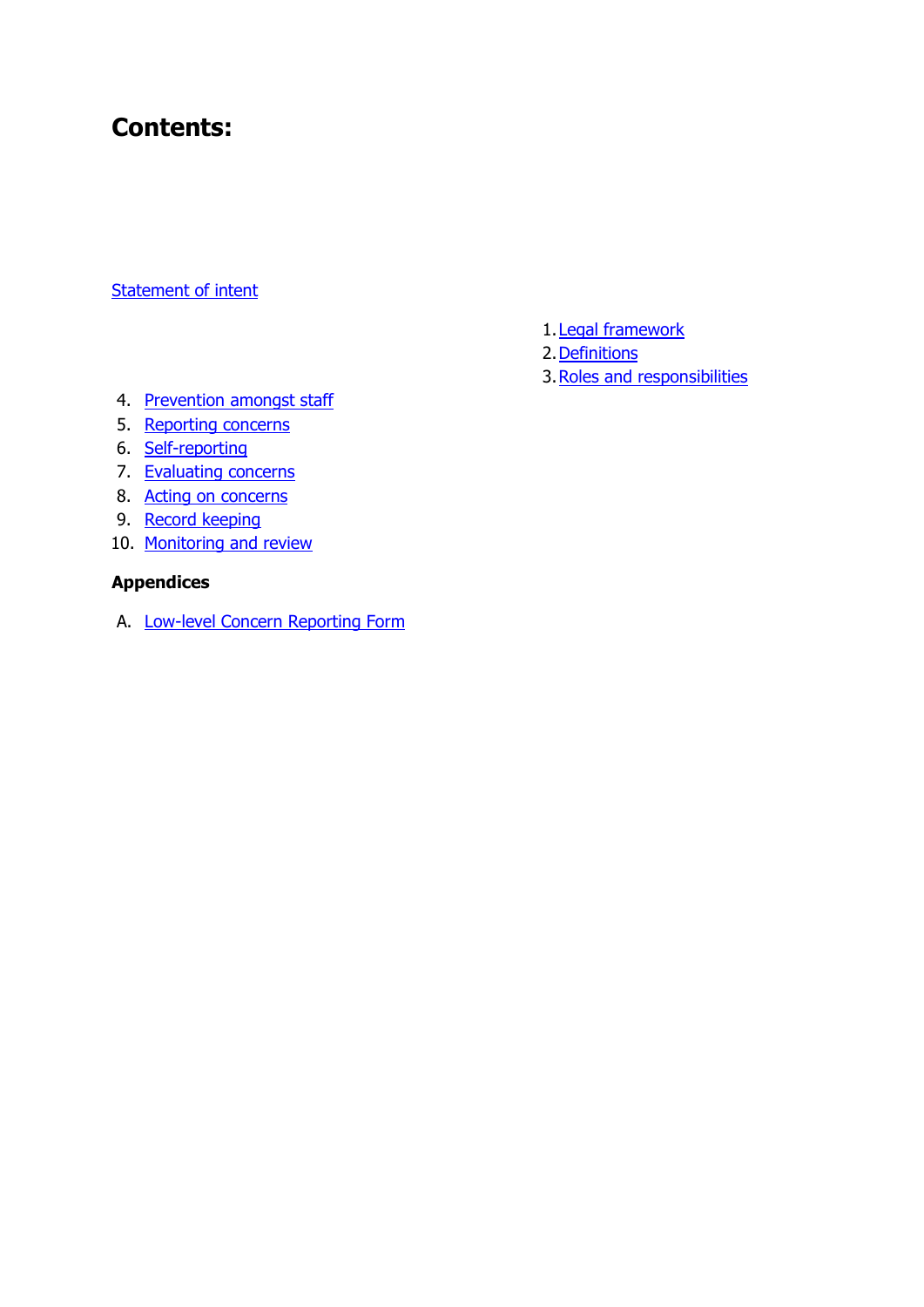## <span id="page-2-0"></span>**Statement of intent**

Scargill Primary School understands the importance of acknowledging, recording and reporting **all** safeguarding concerns, regardless of their perceived severity. We understand that, while a concern may be low-level, that concern can escalate over time to become much more serious.

Our school prides itself on creating a safe and prosperous environment for pupils, and our staff are expected to adhere to high standards of behaviour when it comes to professional conduct regarding pupils. The school has clear professional boundaries which all staff are made aware of and will adhere to. We are committed to ensuring that any safeguarding concerns are dealt with as soon as they arise and before they have had a chance to become more severe, to minimise the risk of harm posed to our pupils and other children.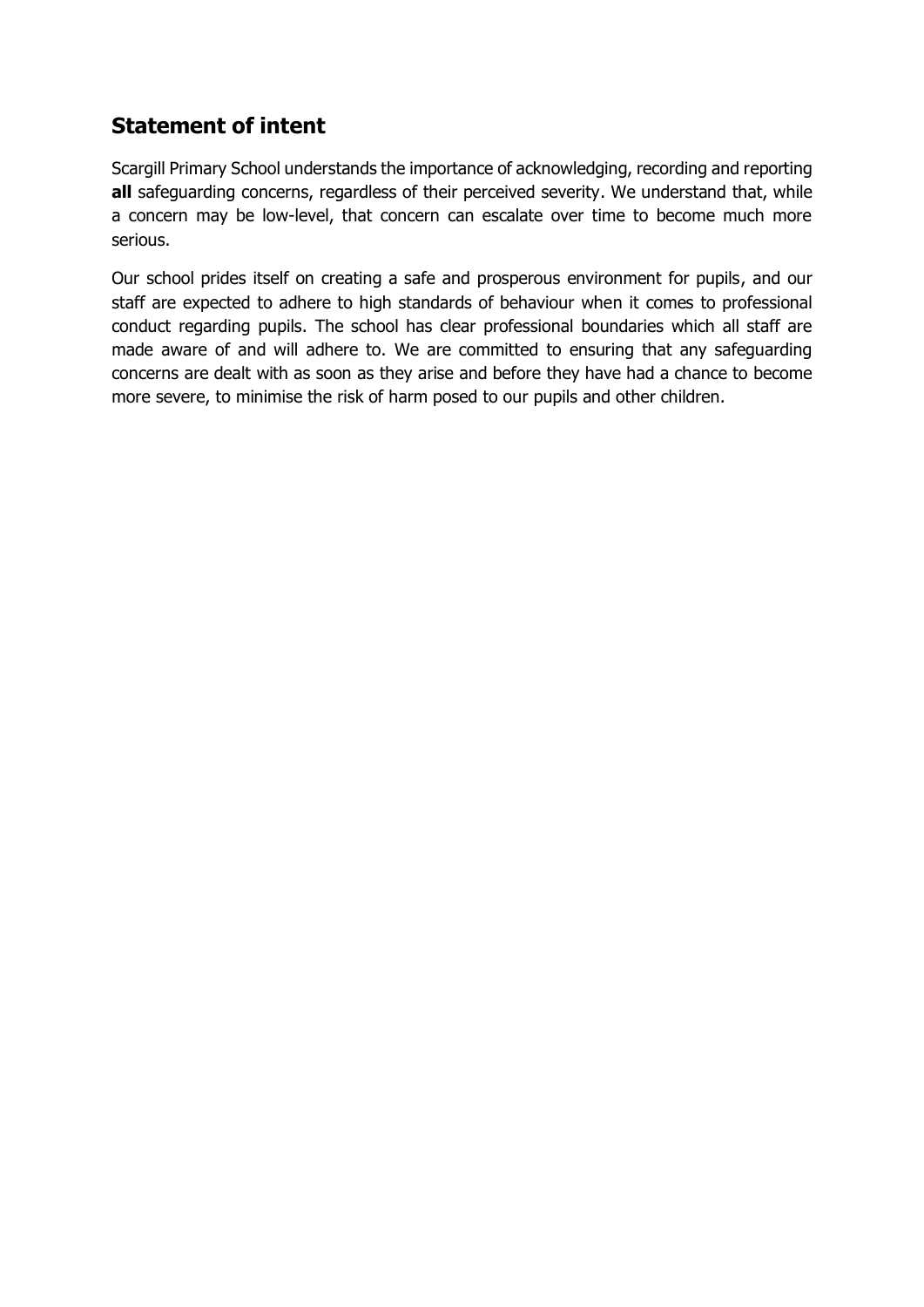## <span id="page-3-0"></span>**1. Legal framework**

This policy has due regard to all relevant legislation and statutory guidance including, but not limited to, the following:

- UK General Data Protection Regulation (UK GDPR)
- Data Protection Act 2018
- DfE (2021) 'Keeping children safe in education 2021'
- DfE (2018) 'Working Together to Safeguard Children'

This policy operates in conjunction with the following school policies:

- Child Protection and Safeguarding Policy
- Inappropriate Relationships with Pupils Policy
- Staff Code of Conduct
- Positive Handling Policy
- Allegations of Abuse Against Staff Policy
- Whistleblowing Policy
- Data Protection Policy

## <span id="page-3-1"></span>**2. Definitions**

For the purposes of this policy, a **low-level concern** is defined as any concern had about an adult's behaviour towards, or concerning, a child that does not meet the harms threshold (see below), or is otherwise not serious enough to consider a referral at the time of its reporting. Low-level concerns refer to behaviour on the part of a staff member towards pupils that is considered inappropriate in line with statutory safeguarding advice, the Staff Code of Conduct, and the [Appropriate and inappropriate behaviour](#page-5-1) subsection of this policy.

Low-level concerns are differentiated from concerns that can cause **harm**. The harms threshold is the point at which a concern is no longer low-level and constitutes a threat of harm to a child. This threshold is defined as accusations that an adult has:

- Behaved in a way that has harmed a child or may have harmed a child.
- Possibly committed a criminal offence against, or related to, a child.
- Behaved towards a child in a way that indicates they may pose a risk of harm to children.
- Behaved in a way that indicates they may not be suitable to work with children, including behaviour that has happened outside of school.

While low-level concerns are, by their nature, less serious than concerns which meet the harms threshold, the school understands that many serious safeguarding concerns, e.g. child sexual abuse, often begin with low-level concerns, e.g. being overly friendly with children. The school will ensure that all staff are aware of the importance of recognising concerns before they escalate from low-level to serious, wherever possible.

## <span id="page-3-2"></span>**3. Roles and responsibilities**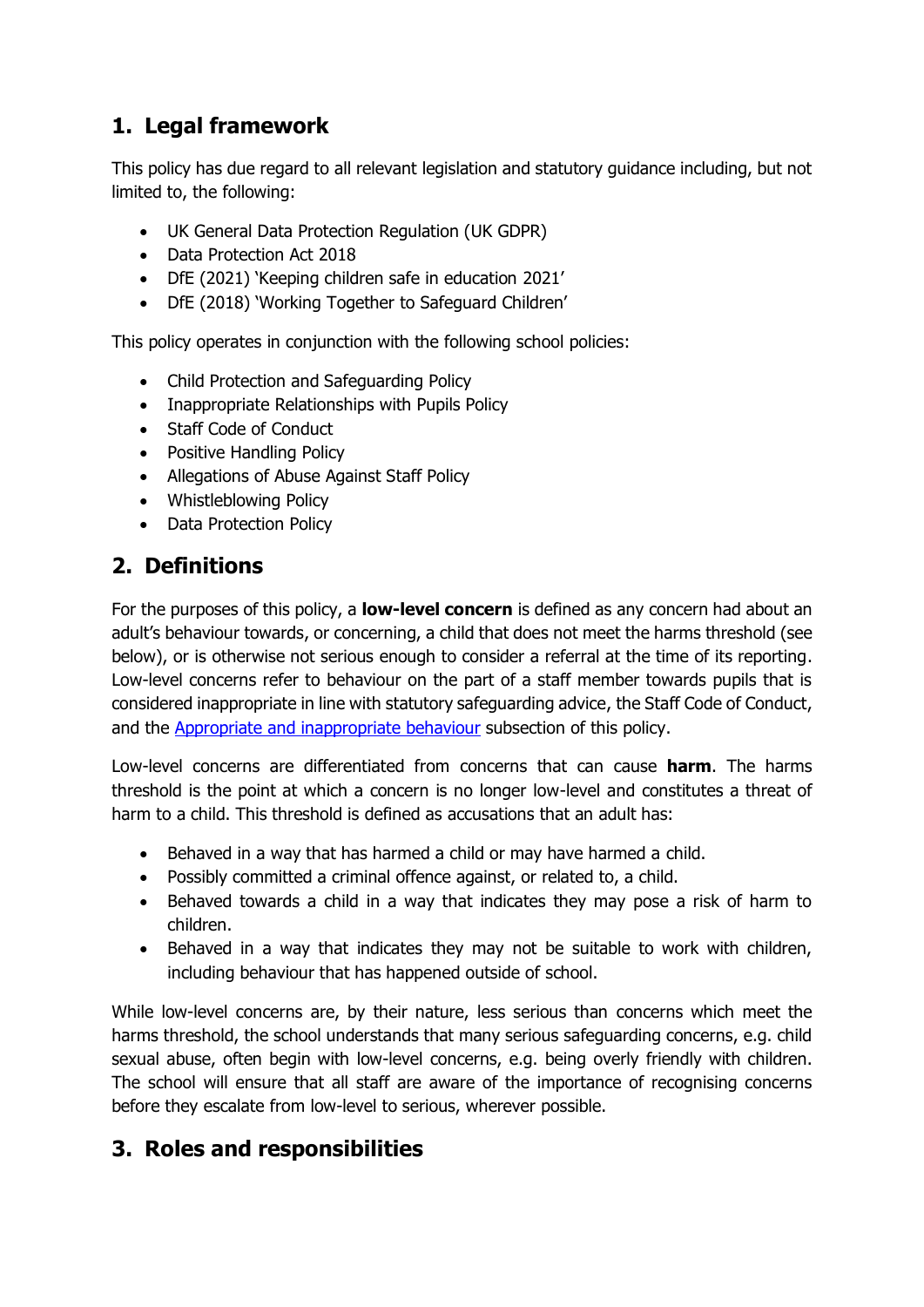The governing board is responsible for:

- Ensuring that the school complies with its duties under child protection and safeguarding legislation.
- Ensuring that policies, procedures and training opportunities with regard to reporting safeguarding concerns are compliant and effective.
- Guaranteeing that there is an effective Staff Code of Conduct that outlines behavioural expectations.
- Ensuring that a suitably trained DSL has been appointed, alongside deputy DSLs where appropriate.
- Ensuring that there are robust reporting arrangements, including inter-agency collaboration.
- Ensuring that there are appropriate procedures in place to handle allegations and lowlevel concerns reported against members of staff.

The Head of School is responsible for:

- Being a point of contact for all staff when they have safeguarding concerns, whether serious or low-level.
- Assessing whether safeguarding concerns about staff members meet the threshold for being termed an allegation, or whether they are low-level concerns.
- Implementing this policy, and all related policies, throughout the school, and ensuring that staff adhere to it at all times.
- Safeguarding pupils' wellbeing and maintaining public trust in the teaching profession.
- Ensuring that all staff have undertaken safeguarding training.
- Ensuring that all staff have an ongoing awareness of low-level concerns and reporting procedures.

The DSL is responsible for:

- Being a point of contact for all staff when they have safeguarding concerns, whether serious or low-level.
- Assessing whether safeguarding concerns about staff members meet the threshold for being termed an allegation, or whether they are low-level concerns.
- Following all procedures outlined in this policy for acting upon low-level concerns.
- Liaising with the Head of School, staff members, the governing board and all relevant agencies to act upon concerns, where necessary.
- Keeping detailed, accurate and secure records of all low-level concerns and any actions taken.

Staff are responsible for:

- Adhering to all the relevant policies and procedures, including acting within the Staff Code of Conduct at all times.
- Interacting with pupils in a way that is respectful and appropriate for their level of authority and has due regard to the power imbalance between pupils and staff members.
- Understanding the importance of reporting low-level safeguarding concerns.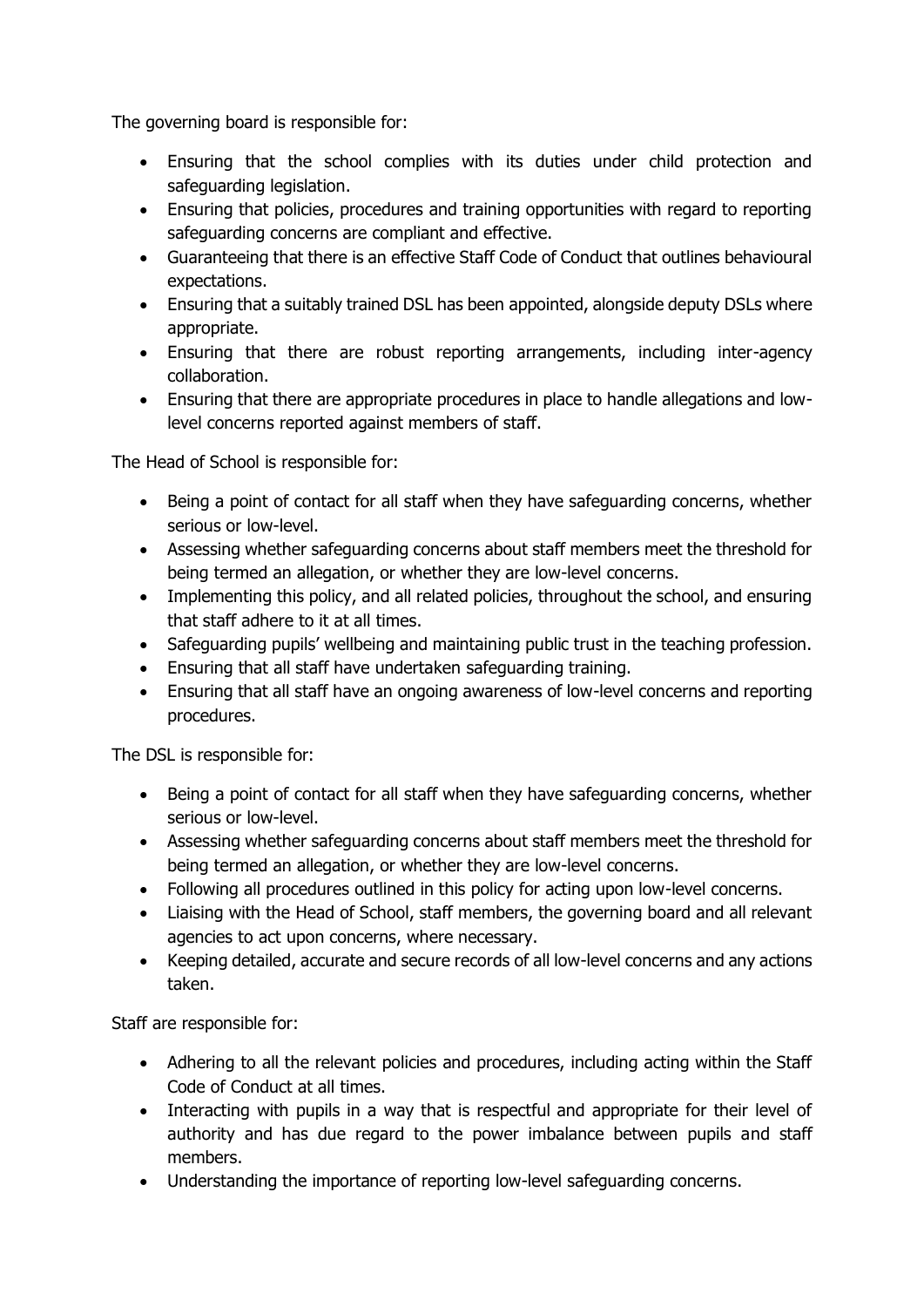- Reporting any and all safeguarding concerns they may have about pupils immediately.
- Reporting any and all safeguarding concerns they may have about the behaviour of a member of staff immediately.

## <span id="page-5-0"></span>**4. Prevention amongst staff**

## <span id="page-5-1"></span>**Appropriate and inappropriate behaviour**

The school will ensure that all staff members are aware of the standards of appropriate behaviour expected towards pupils.

Staff will ensure that they pay due regard to the fact that:

- They are in a unique position of trust, care, responsibility, authority and influence in relation to pupils.
- There is a significant power imbalance in the pupil-staff dynamic.
- There are more stringent expectations on their behaviour with regard to pupils due to their position as a public professional.

Staff will remain aware of the fact that all pupils under the age of 18, regardless of the phase and year group they are at within the school, are children by law – resultantly, staff will ensure that they do not assume maturity on behalf of a pupil and do not engage with pupils as they would with their own peers. Staff will be aware that where there is any doubt regarding whether the behaviour of another adult is appropriate, this should be reported to the DSL immediately.

Inappropriate behaviour can exist on a wide spectrum, from inadvertent or thoughtless behaviour to behaviour which is ultimately intended to enable abuse. Examples of inappropriate behaviour that would constitute a low-level concern that should be reported to the DSL include:

- **Being overly friendly with children** this could include, but is not limited to, communicating with a child through personal social media or allowing inappropriate conversations or enquiries to occur with pupils, e.g. conversations that are about a staff member's personal life or are of a sexual nature.
- **Having favourites** this could include, but is not limited to, calling pupils by pet names or terms of endearment or buying pupils gifts.
- **Taking photographs of children on their personal mobile phones or devices**.
- **Engaging with a child on a one-to-one basis in a secluded area or behind a closed door**.
- **Using inappropriate, sexualised, intimidating or offensive language**.

Staff will be aware that some of the above low-level concerns may meet the harms threshold depending on certain factors, e.g. the age or needs of the child or the content of exchanged messages, and that some of the above incidents may not be concerns in context, e.g. a preapproved, one-to-one meeting with a child behind a closed door between the child and a school counsellor who has received all appropriate safety checks.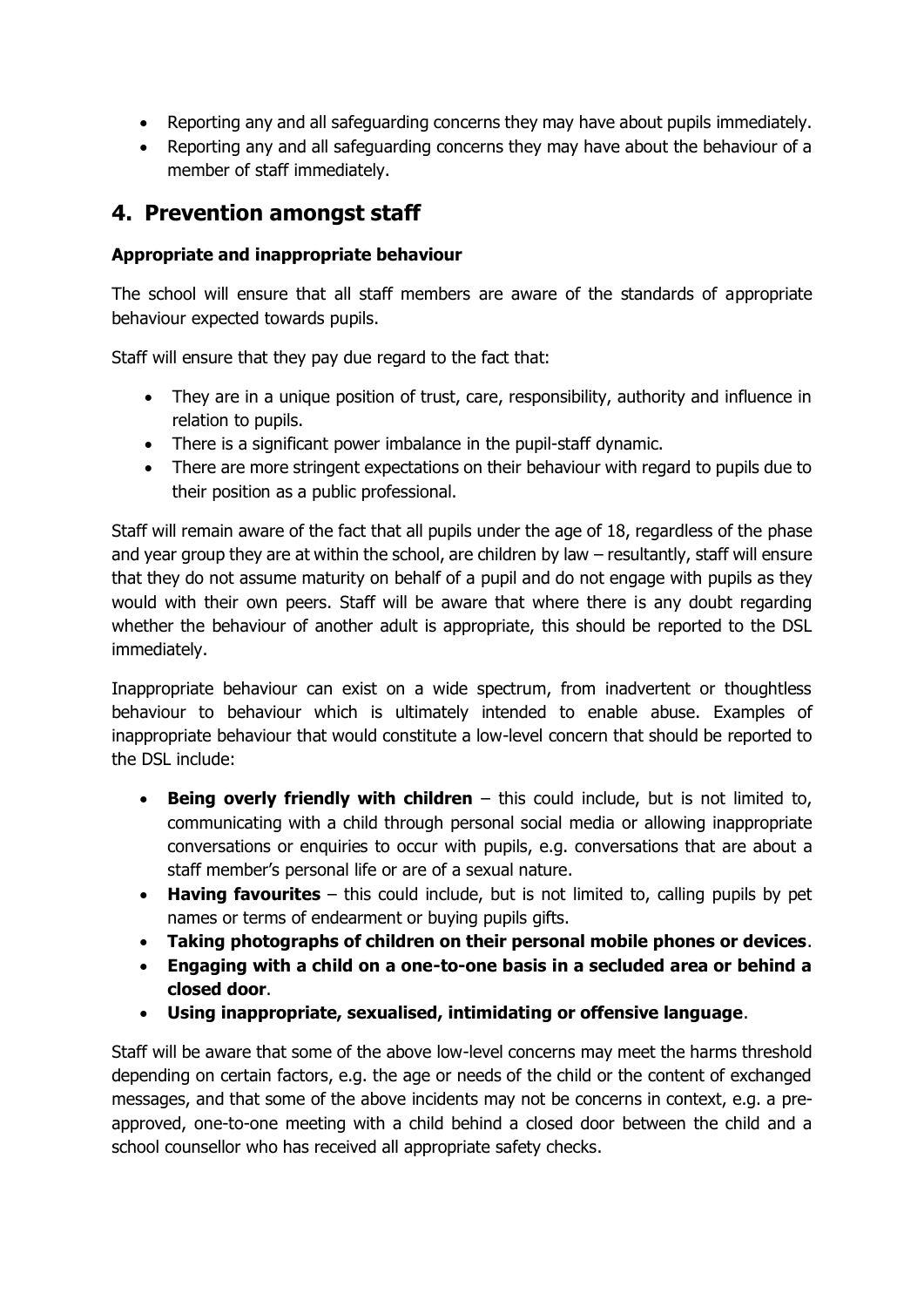Staff will also be made aware that behaviour which raises concerns may not be intentionally inappropriate, and that this does not negate the need to report the behaviour. Staff members who engage in low-level inappropriate behaviour in relation to pupils inadvertently will be made aware and supported correct this behaviour in line with the Staff Code of Conduct. The Head of School will also evaluate whether additional training would be beneficial for any staff members exhibiting concerning behaviour, or the staff cohort as a whole where low-level concerning behaviour is seen more widely.

### **School culture**

The school understands that spotting the early signs of harmful behaviour towards children can be difficult, and that many will be hesitant to report concerns they have about their colleagues' behaviour, particularly the behaviour of their superiors. Staff are encouraged to maintain an attitude that recognises that abuse can happen anywhere, in any setting, and that anyone can be a perpetrator regardless of their age, sex, level of authority, personality, etc.

The school will ensure that all staff members have received training as part of their induction that outlines appropriate behaviour towards pupils for staff members. All staff will read, understand and adhere to the Appropriate [and inappropriate](#page-5-1) behaviour subsection of this policy, as well as the Staff Code of Conduct and the Inappropriate Relationships with Pupils Policy.

Staff will address any questions they have regarding safeguarding to the DSL. The school will work to foster an environment where personal and professional boundaries are clearly set and respected for all individuals in the school community, e.g. pupils are not treated as friends and an appropriate professional distance is maintained by staff.

The school will ensure that all staff are sufficiently trained surrounding the reporting of safeguarding concerns as part of their induction, and that refresher training is conducted as necessary. The school will ensure that all staff understand how to recognise and report safeguarding concerns. Staff will be trained to identify concerning or problematic behaviour towards pupils that may indicate a safeguarding concern, and how to identify signs of abuse or harm in pupils.

#### **Evaluating school culture following concerns**

The school will ensure that appropriate consideration is given to the school's culture and whether or not it has enabled the inappropriate behaviour to occur. The Head of School will review whether any changes need to be made to relevant policies or training programmes in light of any evaluations of the school's culture, in order to achieve an open and transparent culture that deals with all concerns promptly and appropriately.

## <span id="page-6-0"></span>**5. Reporting concerns**

The school will promote a culture in which safeguarding pupils is the uppermost priority, beyond any perceived professional loyalties to colleagues, ensuring that staff are actively encouraged to report concerns, regardless of their relationship with the staff member.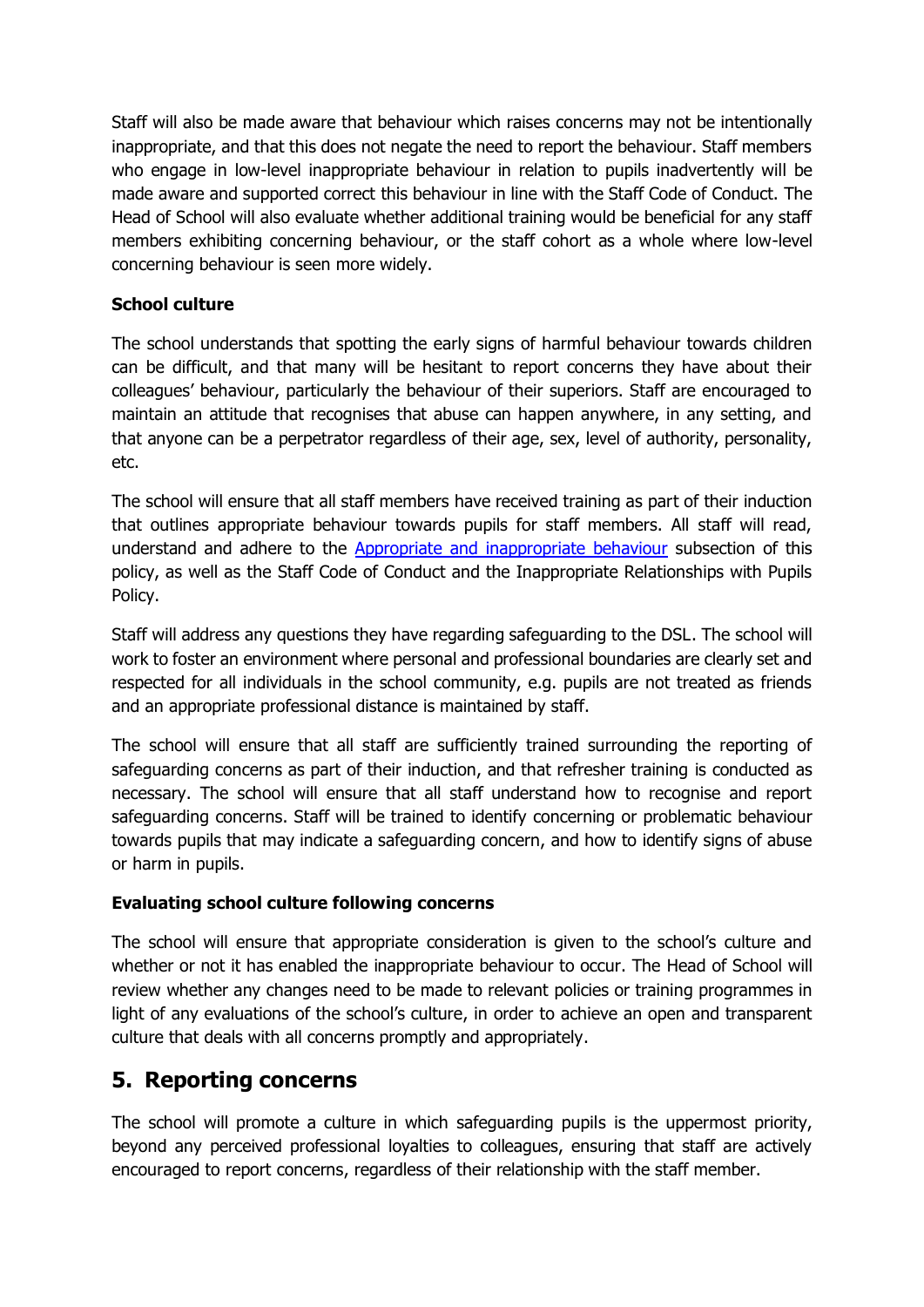Staff will report all safeguarding concerns they have to the Head of School immediately in line with the procedures laid out in the Child Protection and Safeguarding Policy. Staff members will report concerns without undue delay. Where the report concerns a specific incident, staff members will report their concerns no later than 24 hours after the incident where possible. Staff members will be aware that concerns are still worth reporting even if they do not seem serious.

Staff members will report their concerns to the Head of School or deputy Head of School verbally, or by submitting a [Low-level Concern Reporting Form.](#page-12-0) When submitting concerns, staff will take care to ensure that they observe the Confidentiality Policy and the Allegations of Abuse Against Staff Policy, and protect the identity of all individuals to which the concern pertains as far as possible.

Staff members may request anonymity when reporting a concern, and the school will endeavour to respect this as far as possible. The school will not, however, promise anonymity to staff members who report concerns in case the situation arises where they must be named, e.g. where it is necessary for a fair disciplinary hearing. In line with the Whistleblowing Policy, staff will be protected from potential repercussions caused by reporting a genuine concern.

Where a low-level concern relates to the Head of School, it should be reported to the chair of governors.

Where a low-level concern relates to a person employed by a supply agency or a contractor to work in the school, staff will also be required to report this to the Head of School, who will, in turn, inform the employer of the subject of the concern.

All concerns reported to the Head of School will be documented in line with the Records Management Policy.

## <span id="page-7-0"></span>**6. Self-reporting**

On occasion, a member of staff may feel as though they have acted in a way that:

- Could be misinterpreted.
- Could appear compromising to others.
- They realise, upon reflection, falls below the standards set out in the Staff Code of Conduct or violates the Inappropriate Relationships with Pupils Policy.

The school will ensure that an environment is maintained that encourages staff members to self-report if they feel as though they have acted inappropriately or in a way that could be construed as inappropriate upon reflection. The Head of School and DSL will, to the best of their abilities, maintain a culture of approachability for staff members, and will be understanding and sensitive towards those who self-report.

Staff members who self-report will not be treated more favourably during any resulting investigations than staff members who were reported by someone else; however, their selfawareness and intentions will be taken into consideration.

## <span id="page-7-1"></span>**7. Evaluating concerns**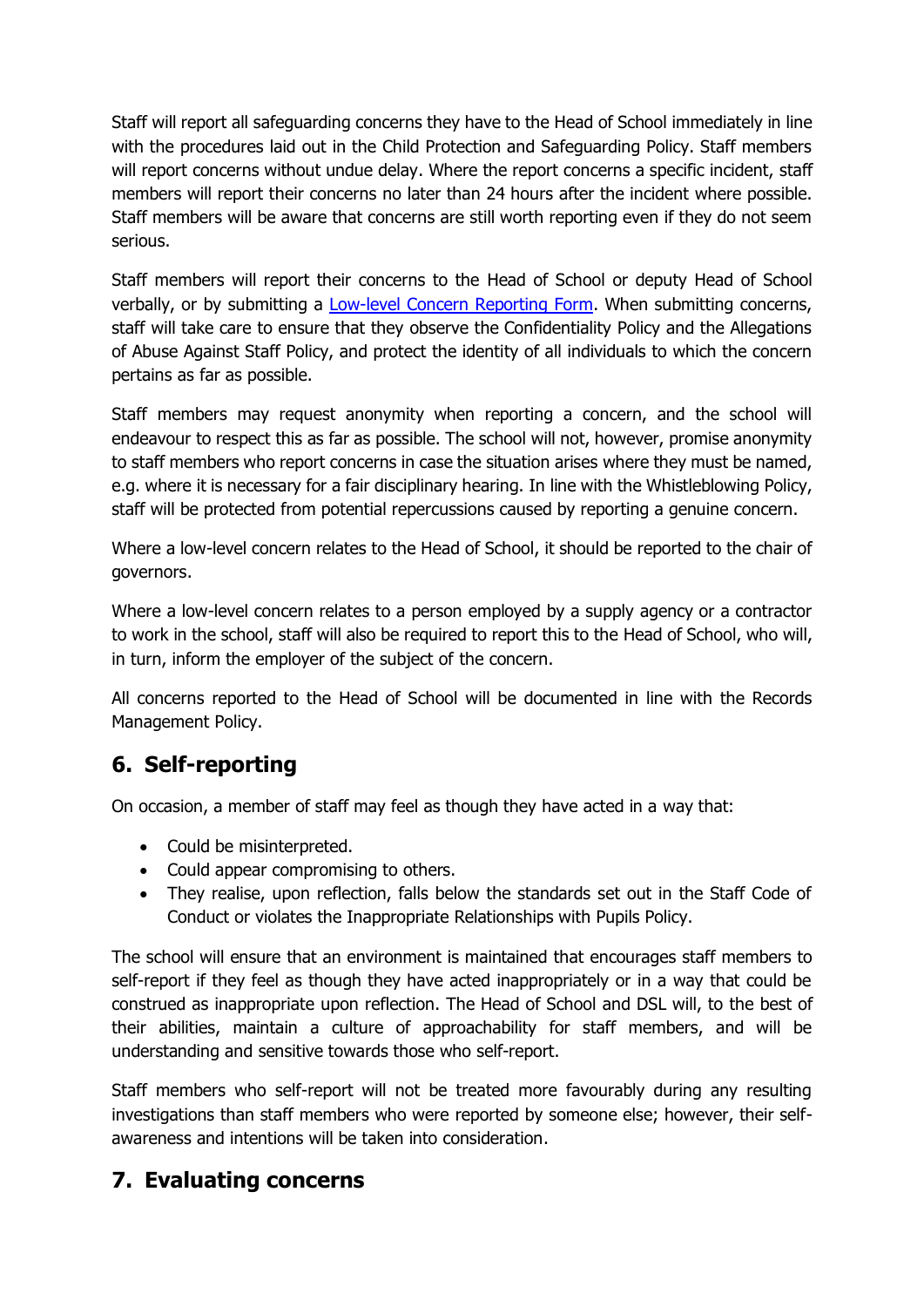Where the Head of School is notified of a safeguarding concern, they will use their professional judgement to determine if the concern is low-level or if it must be immediately escalated, e.g. where a child is at immediate risk of harm. When deciding if a concern is low-level, the Head of School will discuss the concern with the DSL and the deputy Head of School, and will seek advice from external agencies where there is any doubt about how seriously to take the concern. When seeking external advice, the Head of School will ensure they adhere to the Data Protection Policy, and the information sharing principles outlined in the Child Protection and Safeguarding Policy, at all times.

To evaluate a concern, the Head of School and DSL will:

- Speak to the individual who raised the concern to determine the facts and obtain any relevant additional information.
- Review the information and determine whether the behaviour displayed by the individual about whom the concern was reported is consistent with the Staff Code of Conduct and the law.
- Determine whether the concern, when considered alongside any other low-level concerns previously made about the same individual, should be reclassified as an allegation and dealt with alongside the Allegations of Abuse Against Staff Policy.
- Consult with, and seek advice from, external agencies when in doubt over the course of action to follow.
- Speak to the individual about whom the concern has been raised to inform them of the concern and to give them an opportunity to respond to it.
- Ensure that accurate and detailed records are kept of all internal and external conversations regarding evaluating the concern, and any actions or decisions taken.

## <span id="page-8-0"></span>**8. Acting on concerns**

## **Where the concern is unfounded**

If it is discovered upon evaluation that the low-level concern refers to behaviour that was not considered to be in breach of the Staff Code of Conduct, the Inappropriate Relationships with Pupils Policy and the law, the Head of School will speak to the individual about whom the concern was made to discuss their behaviour, why and how the behaviour may have been misconstrued, and what they can do to avoid such misunderstandings in the future. The Head of School will also speak to the individual who shared the concern, outlining why the behaviour reported is consistent with school standards and the law. The Head of School will take care to ensure that conversations with individuals who reported concerns that transpired to be unfounded do not deter that individual from reporting concerns in the future.

The Head of School will discuss the concern with the DSL to discern whether the behaviour, and the reporting of this behaviour, is indicative of ambiguity in the school's policies or procedures, or the training it offers to staff. Where such ambiguity is found, the DSL and Head of School will work together to resolve this with input from other staff members, as necessary.

## **Where the concern is low-level**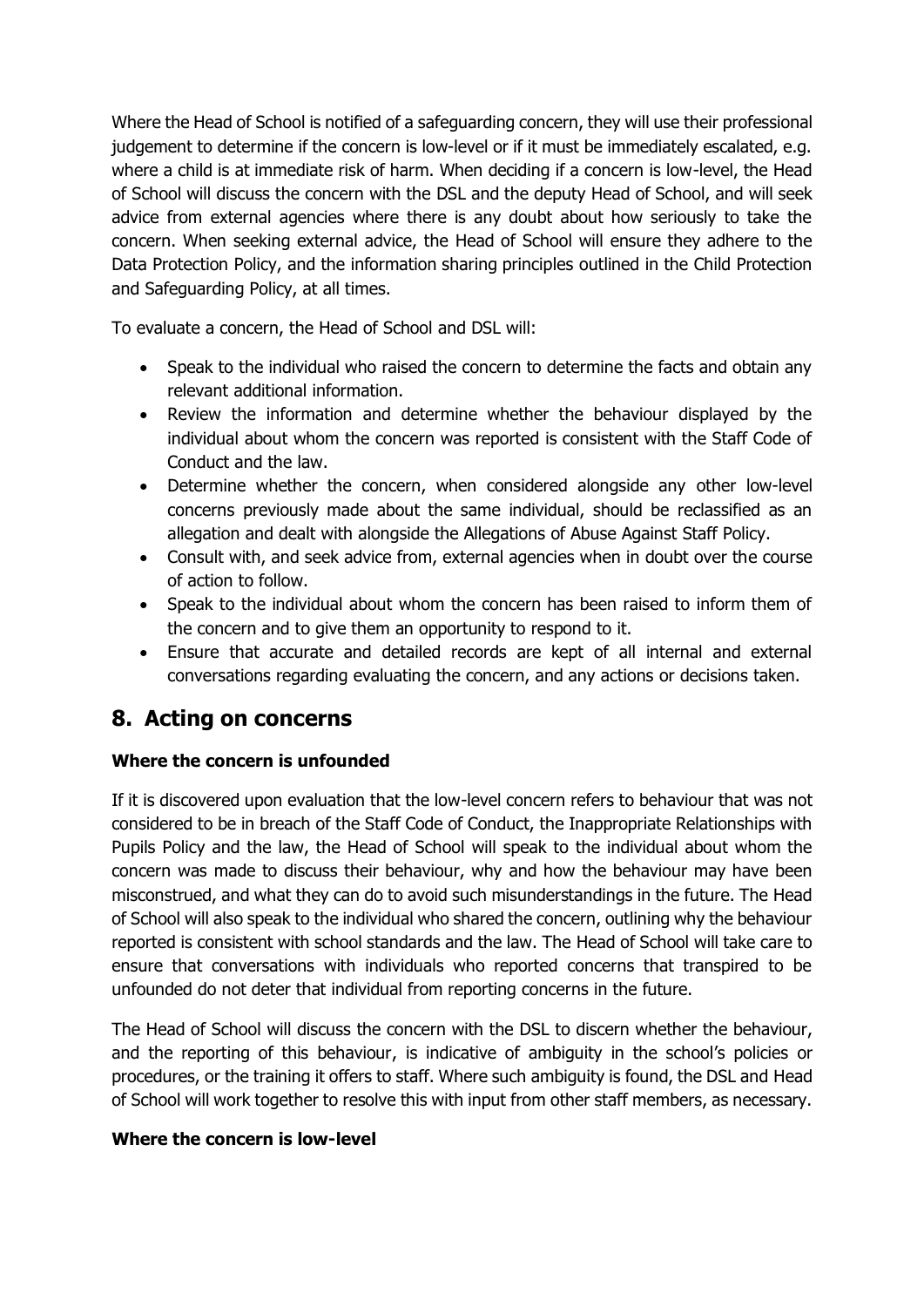Where the Head of School determines that a concern is low-level, the school will respond to this in a sensitive and proportionate manner. The following procedure will be followed:

- The DSL holds a meeting with the individual about whom the concern was reported, during which they will:
	- Talk to the individual in a non-accusatory and sympathetic manner.
	- Inform them of how their behaviour was perceived by the individual who reported the concern (without naming them, where possible).
	- Clearly state what about their behaviour was inappropriate and problematic.
	- Discuss the reasons for the behaviour with the individual.
	- Inform the individual clearly what about their behaviour needs to change.
	- Discuss any support that the individual may require in order to achieve the proper standards of behaviour.
	- Allow the individual the opportunity to respond to the concern in their own words.
- The DSL asks the individual to re-read the Staff Code of Conduct and/or the Inappropriate Relationships with Pupils Policy, depending on the nature of the concern.
- The DSL and the Head of School will consider whether the individual should receive guidance, supervision or any further training.
- Where considered appropriate in the circumstances, the Head of School will develop an action plan, with input from the individual, that outlines ongoing and transparent monitoring of the individual's behaviour and any other support measures implemented to ensure the staff member's behaviour improves.
- Where it is necessary to undergo an investigation into the behaviour, this will be done discreetly, and information will only be disclosed to individuals on a need-to-know basis.
- Where any pupil or other individual has been made to feel uncomfortable by the individual's behaviour, they will be offered pastoral support, where appropriate.

The Head of School will ensure that all details of the low-level concern, including any resultant actions taken, are recorded and securely stored in line with the Records Management Policy and the Data Protection Policy. The Head of School will ensure that these records are kept organised and up-to-date, and that it is easy to refer back to them if any other concerns are reported about the same individual.

The specific approach to handling low-level concerns will be adapted on a case-by-case basis. It is unlikely that a low-level concern will result in disciplinary procedures; however, individuals may be given warnings in line with the Disciplinary Policy and Procedure where behaviour does not improve once it is brought to their attention. Where behaviour does not improve over a longer period of time, the concerns will be escalated and dealt with in line with the Allegations of Abuse Against Staff Policy.

## **Where the concern is serious**

The Head of School may decide upon evaluation that a concern is more serious than the reporter originally thought, e.g. when viewed in conjunction with other evidence or other concerns made about the same individual. Where this decision is made, the concern will be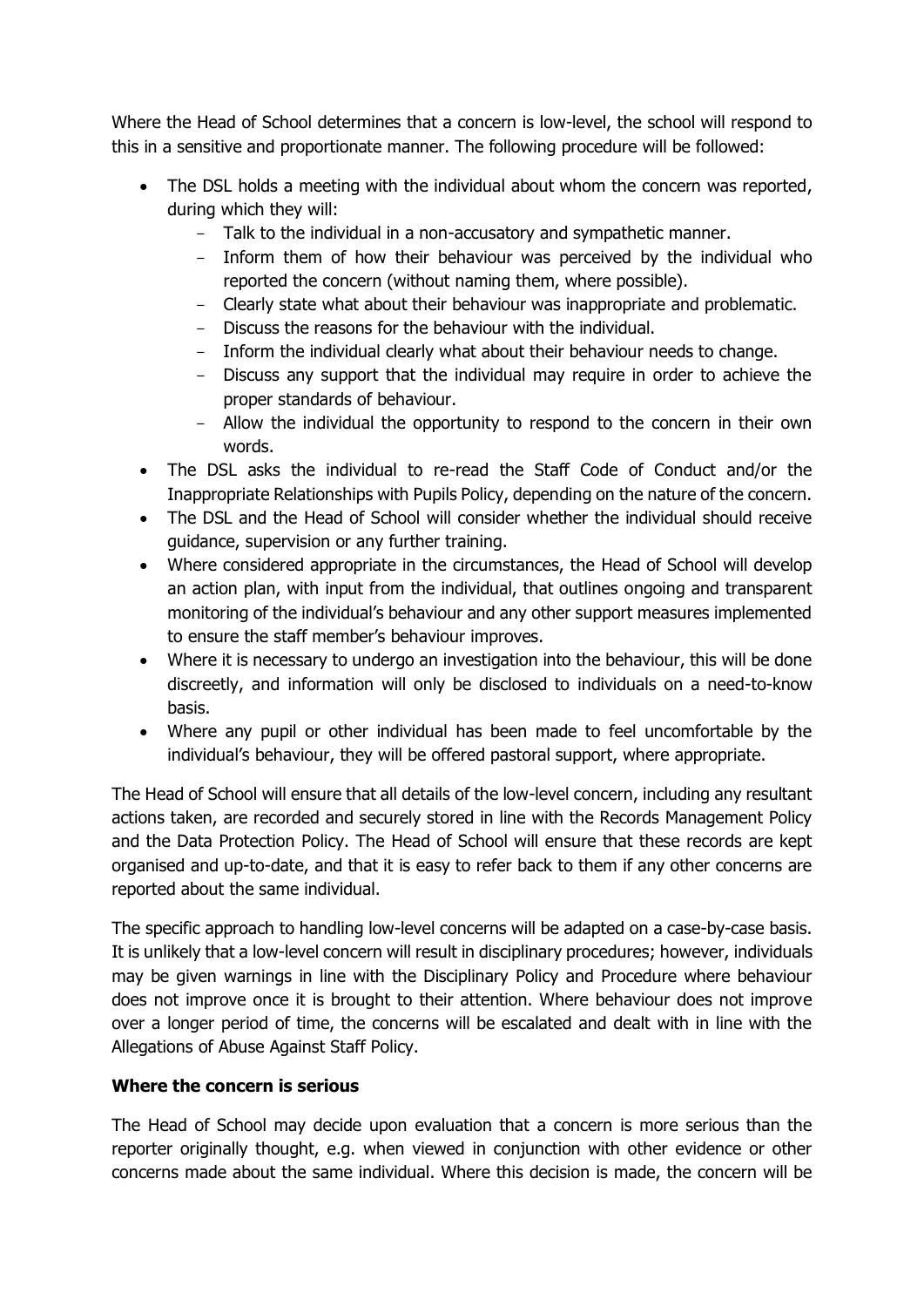escalated, and dealt with as an allegation. The Head of School will then follow the procedures laid out in the Allegations of Abuse Against Staff Policy.

# <span id="page-10-0"></span>**9. Record keeping**

The school will retain all records of low-level concerns, including those that were found to be unfounded. The Head of School will ensure that all records include the most accurate and upto-date information and will store them in the electronic low-level concerns file. The Head of School will ensure that all low-level concerns are stored together, in an organised and consistent manner, to ensure they can be easily reviewed and analysed where necessary.

Records will include:

- A clear and comprehensive summary of the concern.
- Details of how the concern was followed up and resolved.
- A note of any action taken, decisions reached, and the outcome.
- The name of the individual sharing concerns if the individual wishes to remain anonymous, this will be respected as far as reasonably possible.

The DSL will periodically review the recent low-level concerns made to ensure that they are being appropriately dealt with and to check for any concerning behaviour patterns amongst the staff cohort as a whole. The DSL will keep records of these reviews.

Where any concerning patterns of behaviour have been identified with regard to a member of staff, the DSL will consult with the Head of School to decide on a course of action. Where a pattern of behaviour has become so concerning that it meets the harms threshold, this will be referred to the LADO as soon as practicable.

Records of low-level concerns will not be kept in the personnel file of the individuals to whom the concerns pertain, unless there have been multiple low-level concerns made about the same individual. Where a concern is thought to be serious and is processed as an allegation, records of this will be kept in staff personnel files. Where multiple low-level concerns have been made about the same individual, these will be kept together, and in chronological order.

Where an allegation is made about an individual who has previously been subject to such allegations, or where a low-level concern is reclassified as a serious concern after meeting the harms threshold, all records of low-level concerns about that individual will be moved to the staff personnel file and kept alongside records of the allegation.

The DSL will ensure that all records are kept in a manner that is consistent with the Data Protection Policy. Records will be confidential, kept password-protected, and securely destroyed after the staff member to whom the concerns pertain has left the school.

The school will only refer to concerns about a staff member in employment references where they have amounted to a substantiated safeguarding allegation, i.e. it has met the harms threshold and has been found to have basis through investigation, or where it is not exclusively a safeguarding issue and forms part of an issue that would normally be included in a reference, e.g. misconduct or poor performance. Low-level safeguarding concerns will not be included in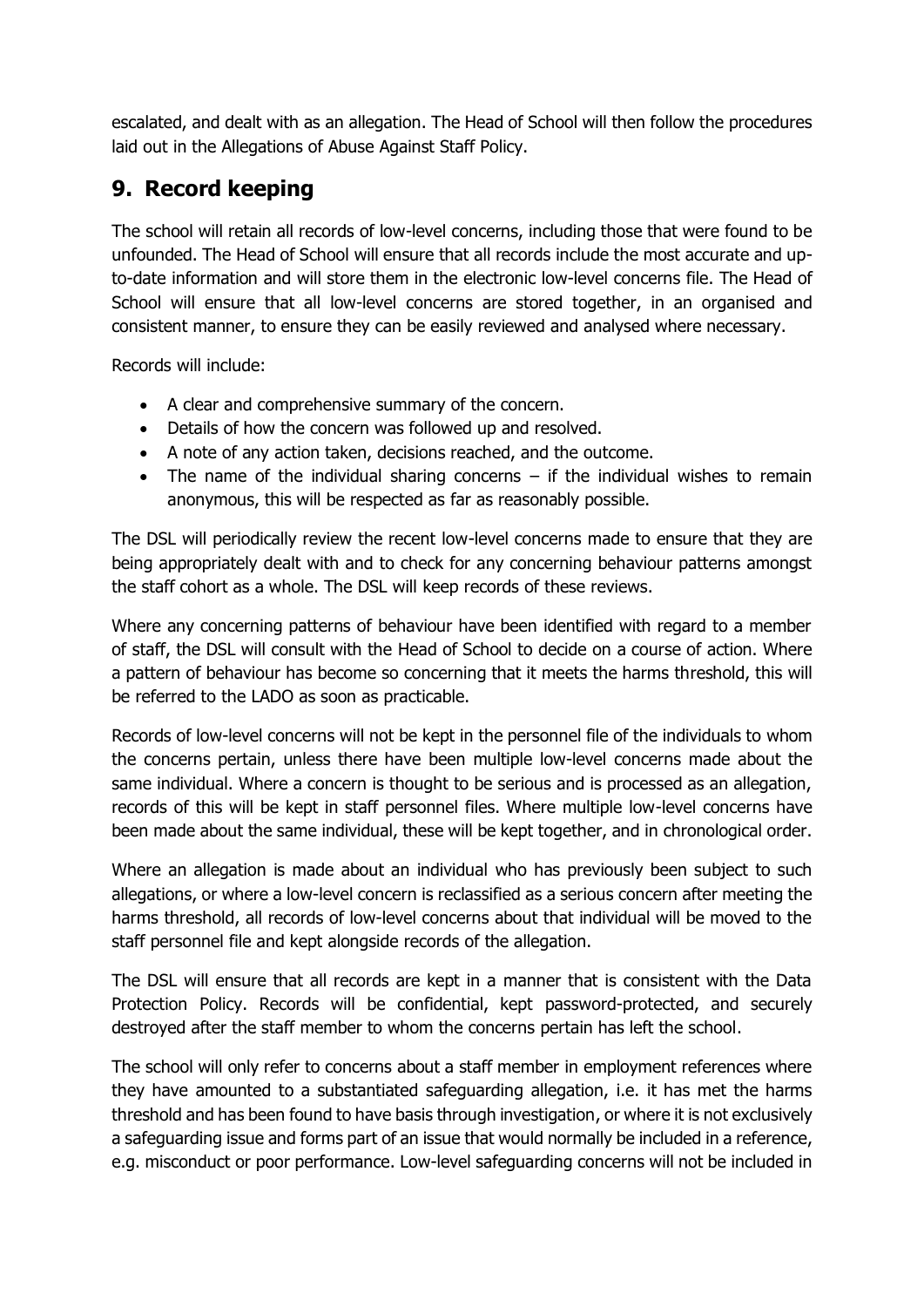a reference, unless they have comprised a pattern of behaviour that has met the harms threshold.

# <span id="page-11-0"></span>**10. Monitoring and review**

This policy will be reviewed annually by the Head of School and DSL, and in response to any new safeguarding requirements or concerns surrounding the wider cultural issues in the school. The next scheduled review for this policy is **April 2023.**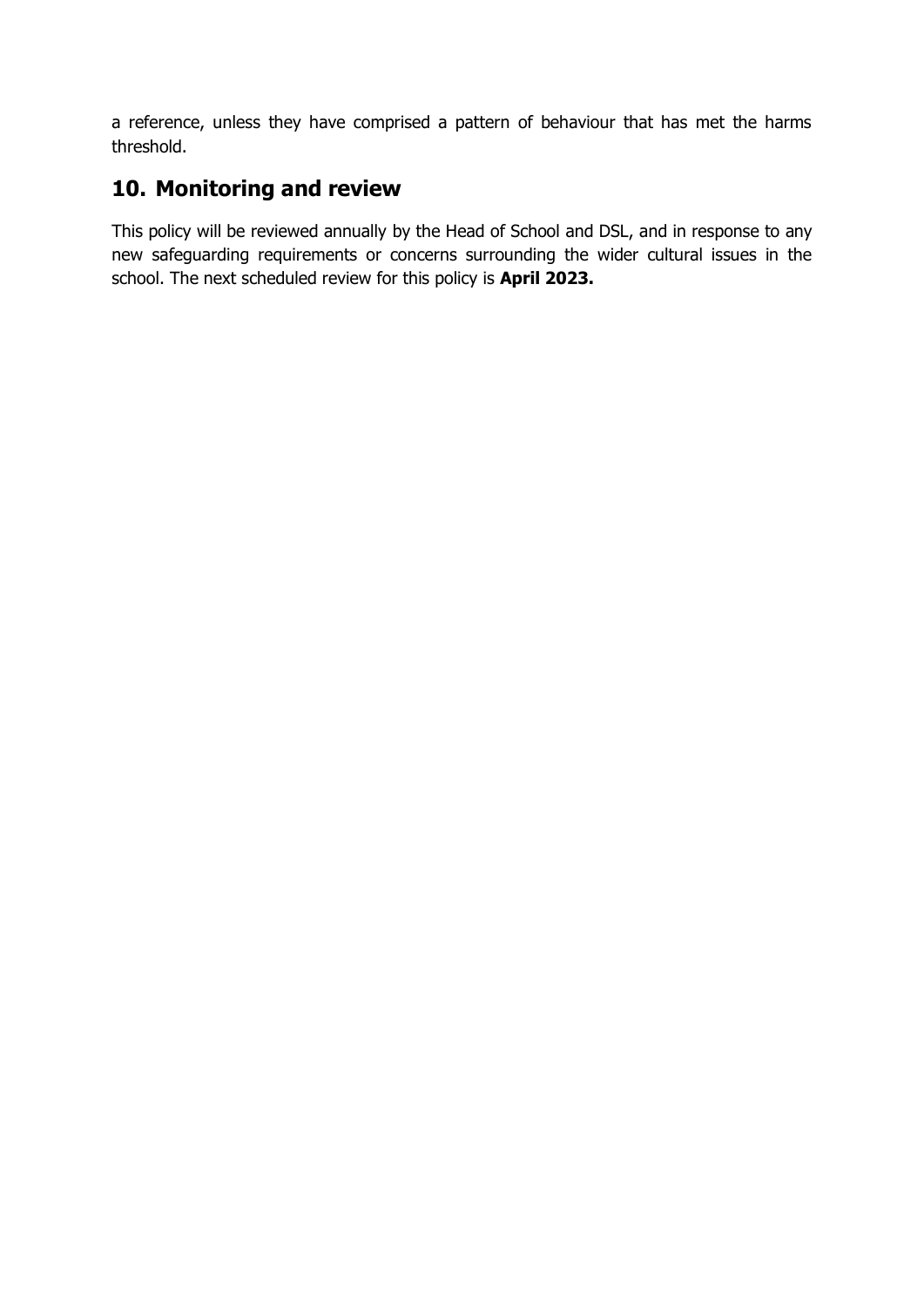# <span id="page-12-0"></span>**Low-level Concern Reporting Form**

Thank you for reporting your concerns to the safeguarding team; we are grateful to you for taking the safety and welfare of our pupils seriously. Please fill in the below form, including as much detail as you can, and return it directly to the Head of School or DSL. Please refrain from discussing this concern with anyone other than the Head of School or DSL until the matter has been dealt with. We ask that you keep all details, including the name staff member to whom the concern pertains, confidential.

| <b>Your details</b>                                                                                                                                                                                                                                                                                                 |  |  |
|---------------------------------------------------------------------------------------------------------------------------------------------------------------------------------------------------------------------------------------------------------------------------------------------------------------------|--|--|
| <b>Name</b> (optional)                                                                                                                                                                                                                                                                                              |  |  |
| <b>Role</b>                                                                                                                                                                                                                                                                                                         |  |  |
| Date and time of completing this form                                                                                                                                                                                                                                                                               |  |  |
| Details of individual whom the concern is about                                                                                                                                                                                                                                                                     |  |  |
| <b>Name</b>                                                                                                                                                                                                                                                                                                         |  |  |
| <b>Role</b>                                                                                                                                                                                                                                                                                                         |  |  |
| <b>Relationship to the individual</b><br>reporting the concern, e.g. manager,<br>colleague                                                                                                                                                                                                                          |  |  |
| <b>Details of concern</b>                                                                                                                                                                                                                                                                                           |  |  |
| <b>Please include as much detail as possible. Think about the following:</b> What<br>behaviour and/or incident are you reporting? What exactly happened? Why does the<br>behaviour and/or incident worry you? Why do you believe the behaviour and/or incident is<br>not consistent with our Staff Code of Conduct? |  |  |
| Details of any children or young people involved                                                                                                                                                                                                                                                                    |  |  |
| Name(s)                                                                                                                                                                                                                                                                                                             |  |  |
| Do you believe there is a risk of harm<br>to the above children or young people,<br>either now or in the future, as a result<br>of the individual's behaviour? Explain<br>your answer.                                                                                                                              |  |  |
| <b>Next steps</b>                                                                                                                                                                                                                                                                                                   |  |  |
| What would you like to see happen in<br>response to your concern?                                                                                                                                                                                                                                                   |  |  |